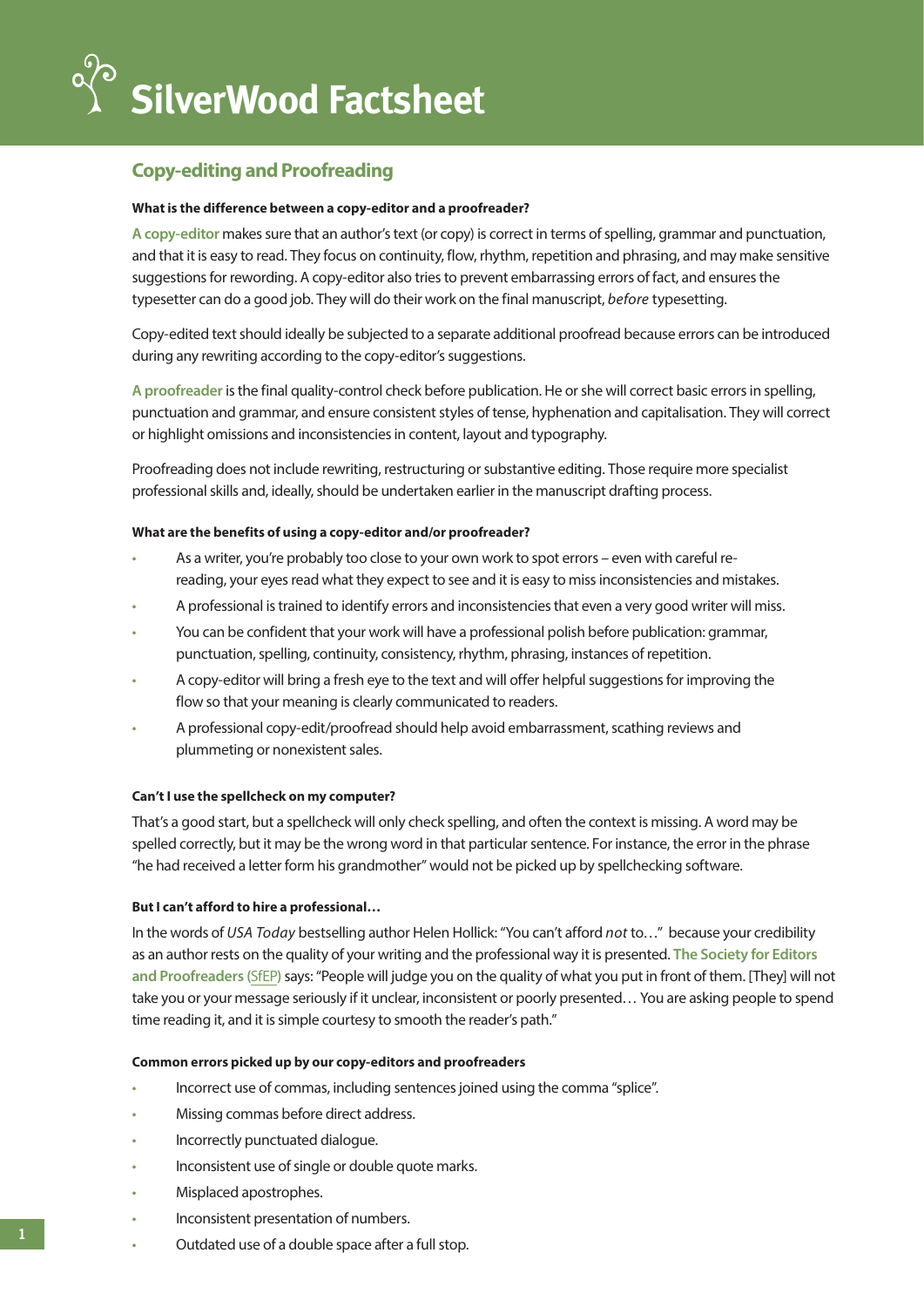

- Extra line breaks between paragraphs.
- Inconsistent or incorrect use of italic, bold or upper case letters.
- Repetition, or words used in the wrong context.
- Continuity issues.
- Plot inconsistencies.
- Thoughts set out as dialogue.
- Inconsistent spellings: amongst/among, targetted/targeted.
- Confusion over words ending -ise/ize.

#### **Will a copy-editor or proofreader make my text perfect?**

Perfect text is the aim, and often it is possible to get very close. However, in reality, perfection requires inordinate amounts of time and money. Most self-publishing and indie authors have a set budget and a limited timescale. There may also be other factors to consider. For instance:

- The manuscript submitted is first or second draft only, and is not yet ready for publication.
- The writer made last-minute changes or substantial re-writes.
- Parts of the text are missing or incomplete.
- Different people wrote various parts of the manuscript.
- Content, images and sense do not match.
- There is an unrealistic timescale before publication.
- The subject matter is complex and language- or fact-checking is required.
- The copy-editor or proofreader wasn't given enough time to do a thorough job.
- The writer didn't budget for a professional copy-edit before moving on to proofreading.
- A well-meaning but untrained friend did an early 'proofread' which made the text inconsistent.
- The writer introduced errors or inconsistencies after copy-editing and before proofreading.

An excellent copy-editor or proofreader is also human, and often the timescale or budget means they can sort out the *worst* problems, not *all* the problems. The Society for Editors and Proofreaders says that, as a general rule, a well-trained copy-editor will pick up 80% of errors, and a well-trained proofreader will pick up 80% of what's left.

### **At what stage in the publishing process is my work copy-edited and proofread?**

All editing, proofreading and polishing should take place in the Word document before the final manuscript is typeset. Corrections are simple to implement at this stage, whereas changes after typesetting risk a delay in publication. Typesetting involves many hours of painstaking work – selecting a typeface appropriate for the genre, setting up hierarchies of chapter heading, sub-heading, paragraph and character styles (in a complex document there can be up to 50 subtly different styles), setting and adjusting margins, refining line spacing and tracking, eradicating widows/orphans and correcting other typographic anomalies.

After typesetting, even a relatively small change can mean that the entire layout needs reformatting. Amendments and late corrections to typeset text must be kept to a minimum to avoid unnecessary additional work, delay and cost – and to avoid the risk of introducing further errors.

### **How will corrections be marked in my Word doc?**

Our copy-editors and proofreaders use a function of Microsoft Word called Track Changes. Where necessary, further suggestions are made using the Comments function (Toolbar > Review > Comments). Along with the annotated manuscript, you will also receive an acceptance form which contains brief instructions on how to work with your copy-edited or proofread document.